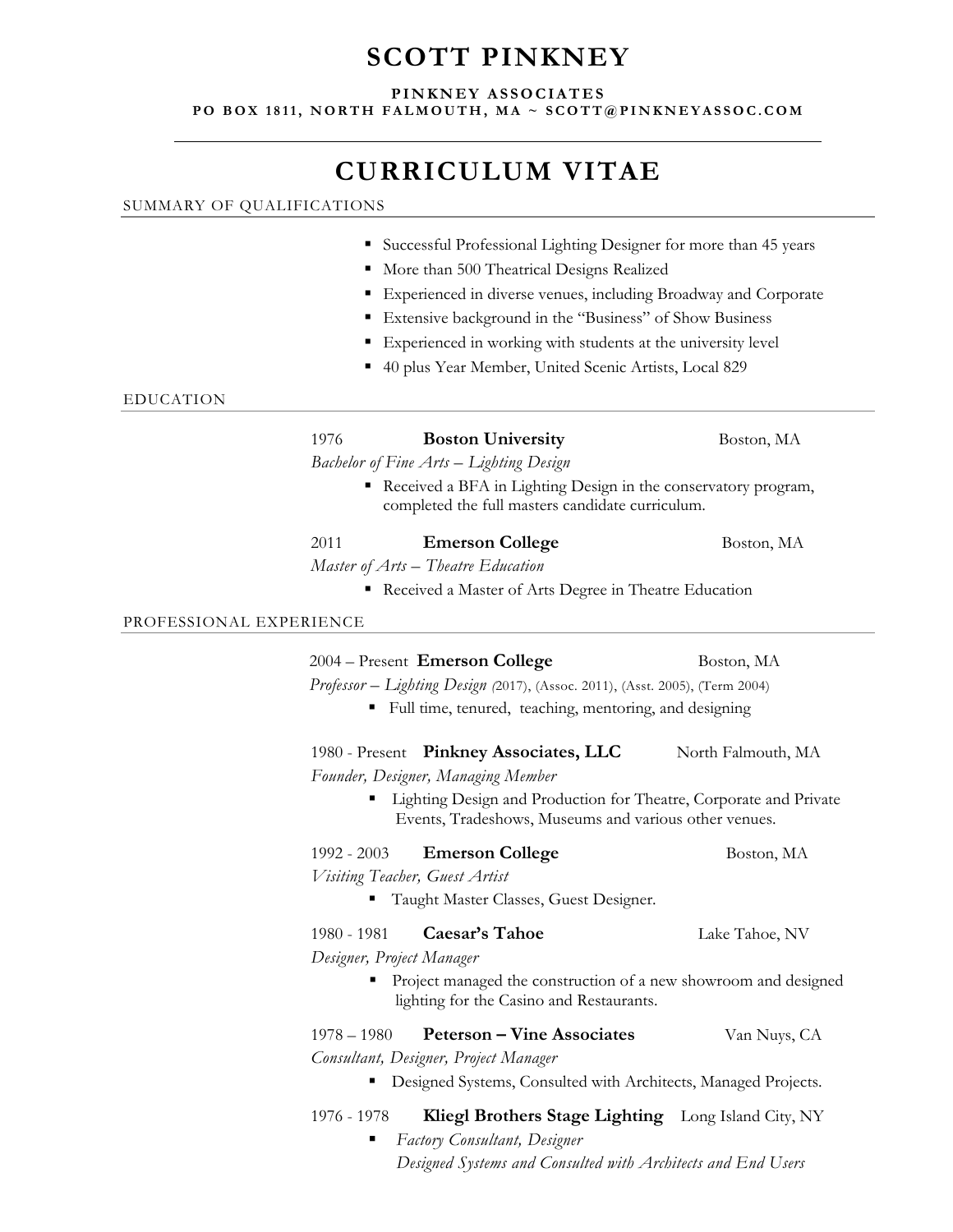**Torch Song Trilogy\*\*** by Harvey Fierstein, Helen Hayes Theatre, New York City, (Broadway) Directed by: Peter Pope **The Glines One Act Festival\*\*** Town Hall New York City, (Broadway) *The Quintessential Image* by Jane Chambers, Directed By Peg Murray *Forget Him* by Harvey Fierstein, Directed by Peter Pope *A Loss of Memory* by Arthur Laurents, Directed by Arthur Laurents **Don Juan** by Moleire, Denver Center Theatre Company, Denver, CO, Directed by: Garland Wright \* Denver Drama Critics Circle Award - Best Lighting **The Balkan Women\*\*** by Jules Tasca, Bristol Riverside Theatre, Bristol, PA, Directed by: Keith Baker \* Barrymore Award Nomination - Best Lighting **My Fair Lady** by Lerner and Lowe, TheatreVirginia, Richmond, VA, Directed by: Terry Burgler \* Phoebe Award - Best Lighting **Happy Ending\*\*** by Garson Kanin, Bristol Riverside Theatre, Bristol, PA, Directed by: Garson Kanin **The Majestic Kid** by Mark Medoff, Saint Peter's Theatre, New York City, (Off-Broadway) Directed by: Derek Walshonak **ART** by Yasmina Reza, Singapore Repertory Theatre, Singapore, Directed by: Tony Petito **Divine Fire\*\*** by Ken Ludwig, Actors & Directors Theatre, New York City, (Off-Broadway) Directed by: Nell Robinson **Nymph Errant** by Cole Porter, Equity Library Theatre, New York City, (Off-Broadway) Directed by: Clint Atkinson The World is Made of Glass<sup>\*\*</sup> by Morris West, American Ensemble Co., New York, City, (Off-Broadway) Dir. by: Bob Petito **Texas Flyer\*\*** by Larry Gatlin, Theatre Under the Stars Houston, Texas, Directed by: Susan Atkinson **Punchy** \*\* by Daniel Landon, Rene Savich Productions, New York City, (Off-Broadway) Directed by: Peter Pope **The Secret Garden** by Marsha Norman, The Olney Theatre Olney, MD, Directed by: Jack Going **Anything Goes** by Cole Porter, Pennsylvania Center Stage, State College, PA, Directed by: Allen Belknap **Circles of Time\*\*** by Shirley Timmreck, Kaplan/Bullins Prod, Boston, MA, Directed by: Danny Gidron **Hamlet** by William Shakespeare, Bristol Riverside Theatre, Bristol, PA, Directed by: Douglas Campbell **The Dresser** by Ronald Hargrove, Bristol Riverside Theatre, Bristol, PA, Directed by: Keith Baker **Side Show** by Russell and Krieger, The Lyric Stage Company, Boston, MA, Directed by: Spiro Veloudos **The Killing of Michael Malloy\*\*** by Erik Jendresen, Bristol Riverside Theatre, Bristol, PA, Dir. by: Ron Link As You Like It by William. Shakespeare, Peoples Light & Theatre Co., Malvern, PA, Dir. by: Steven Novelli  **A Victorian Scandal\*\*** by Maggie Williams, Gallagher/Godar/Kennon Prod., Westport, CT, Directed by: Susie Fuller Love In The Country\*\* by Anthony Bowles, Soho Rep, New York City, Directed by: Anthony Bowles **Trilogy Blue\*\*** by J. Paul Porter, Los Angeles Actors Theatre, Los Angeles, CA, Directed by: Joe Nunnally **Kiss of the Spider Woman** by Manuel Puig, Singapore Rep Theatre,

Singapore, Directed by: Tony Petito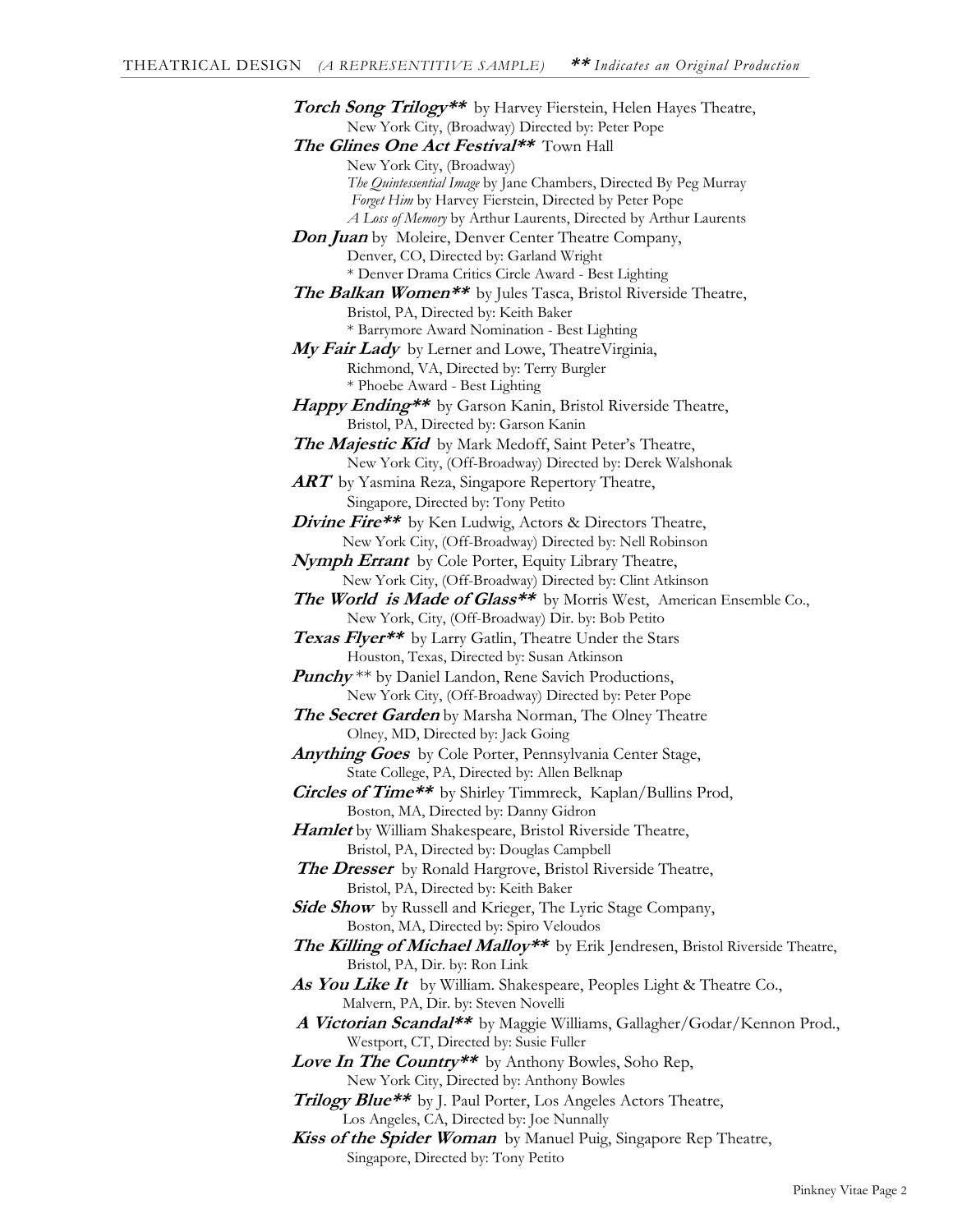| Evita by Webber & Rice, Bristol Riverside Theatre,                                                           |
|--------------------------------------------------------------------------------------------------------------|
| Bristol, PA, Directed by: Keith Baker                                                                        |
| <b>Shakespeare in Hollywood</b> by Ken Ludwig, The Lyric Stage,<br>Boston, MA, Directed by: Spiro Veloudos   |
| Van Gogh in Japan** by R.L. Lane, The Nora Theatre,                                                          |
| Boston, MA, Directed by: R.L. Lane                                                                           |
| <b>The Unexpected Man</b> by Yasmina Reza, Nora Theatre Co.,                                                 |
| Boston, MA, Directed by: Danny Gidron                                                                        |
| A Tale of Two Cities**by Wendy Kesselman, Majestic Theatre,                                                  |
| Boston, MA, Directed by: Maureen Shea & Bob Colby                                                            |
| Sally Blaine Girl Detective** by Peter Webb, Bristol Riverside Theatre,                                      |
| Bristol, PA, Directed by: Neil Kenyon                                                                        |
| Anything Goes by Cole Porter, Pennsylvania Center Stage,                                                     |
| State College, PA, Directed by: Allen Belknap                                                                |
| You Can't Take It With You by Hart & Kaufman, Majestic Theatre                                               |
| Boston, MA, Directed by: Davis Robinson                                                                      |
| She Loves Me by Bock & Harnick, Merry-Go-Round Theatre                                                       |
| Auburn, NY, Directed by: Peter Webb                                                                          |
| The Madwoman of Chaillot by Jean Giraudoux, American Ensemble Co                                             |
| New York, NY, (Off-Broadway) Directed by: Robert Petito                                                      |
| The Robber Bridegroom by Alfred Uhry, Bristol Riverside Theatre                                              |
| Bristol, PA, Directed by: Peter Webb                                                                         |
| Noises Off by Michael Frayn, Majestic Theatre,                                                               |
| Boston, MA, Directed by: Daniel Gidron                                                                       |
| <b>Spitfire Grill</b> by Vlacq and Alley, The Lyric Stage Company,                                           |
| Boston, MA, Directed by: Spiro Veloudos                                                                      |
| The Brothers Booth** by Stuart McDowell, Bristol Riverside Theatre,                                          |
| Bristol, PA, Directed by: Keith Baker                                                                        |
| Threepenny Opera by Bertolt Brecht, College Light Opera Company,                                             |
| Cape Cod, MA, Directed by: Tony Howarth                                                                      |
| The Glass Menagerie by Tennessee Williams, American Ensemble Co.<br>New York, NY, Directed by: Robert Petito |
| Fiorello by Bock & Harnick, St. Bart's Theatre                                                               |
| New York, NY, Directed by: Peter Webb                                                                        |
| The God of Isaac by James Sherman, Bristol Riverside Theatre                                                 |
| Bristol, PA, Directed by: James Sherman                                                                      |
| City Preacher ** by Ed Bullins, Boston Center for the Arts.,                                                 |
| Boston, MA, Directed by: Danny Gidron                                                                        |
| Alive and Well ** by Larry Gatlin, Bristol Riverside Theatre                                                 |
| Bristol, PA, Directed by: Susan Atkinson                                                                     |
| Memoir by John Murrell, Delaware Theatre Company,                                                            |
| Wilmington, DL, Directed by: Jamie Brown                                                                     |
| The Pirates of Penzance by Gilbert & Sullivan, M-G-R Playhouse                                               |
| Auburn, NY, Directed by: Peter Webb                                                                          |
| <b>Chicago</b> by Kander & Ebb, Bristol Riverside Theatre,                                                   |
| Bristol, PA, Directed by: Keith Baker                                                                        |
| A Wrinkle In Time** by Bill Jacob, Majestic Theatre                                                          |
| Boston, MA, Directed by: Bob Colby                                                                           |
| The Brick and the Rose by Louis John Carlino, American Ensemble Co.                                          |
| New York, NY, (Off-Broadway) Directed by: Robert Petito                                                      |
| Romeo & Juliet by William Shakespeare, Bristol Riverside Theatre                                             |
| Bristol, PA, Directed by: Keith Baker & Susan Atkinson                                                       |
| Baba Yaga** by Carol Korty & Scott Wheeler, Majestic Theatre                                                 |
| Boston, MA, Directed by: Carol Korty<br>11                                                                   |

**Hello Dolly** by Jerry Herman, St. Bart's Theatre New York, NY, Directed by: Peter Webb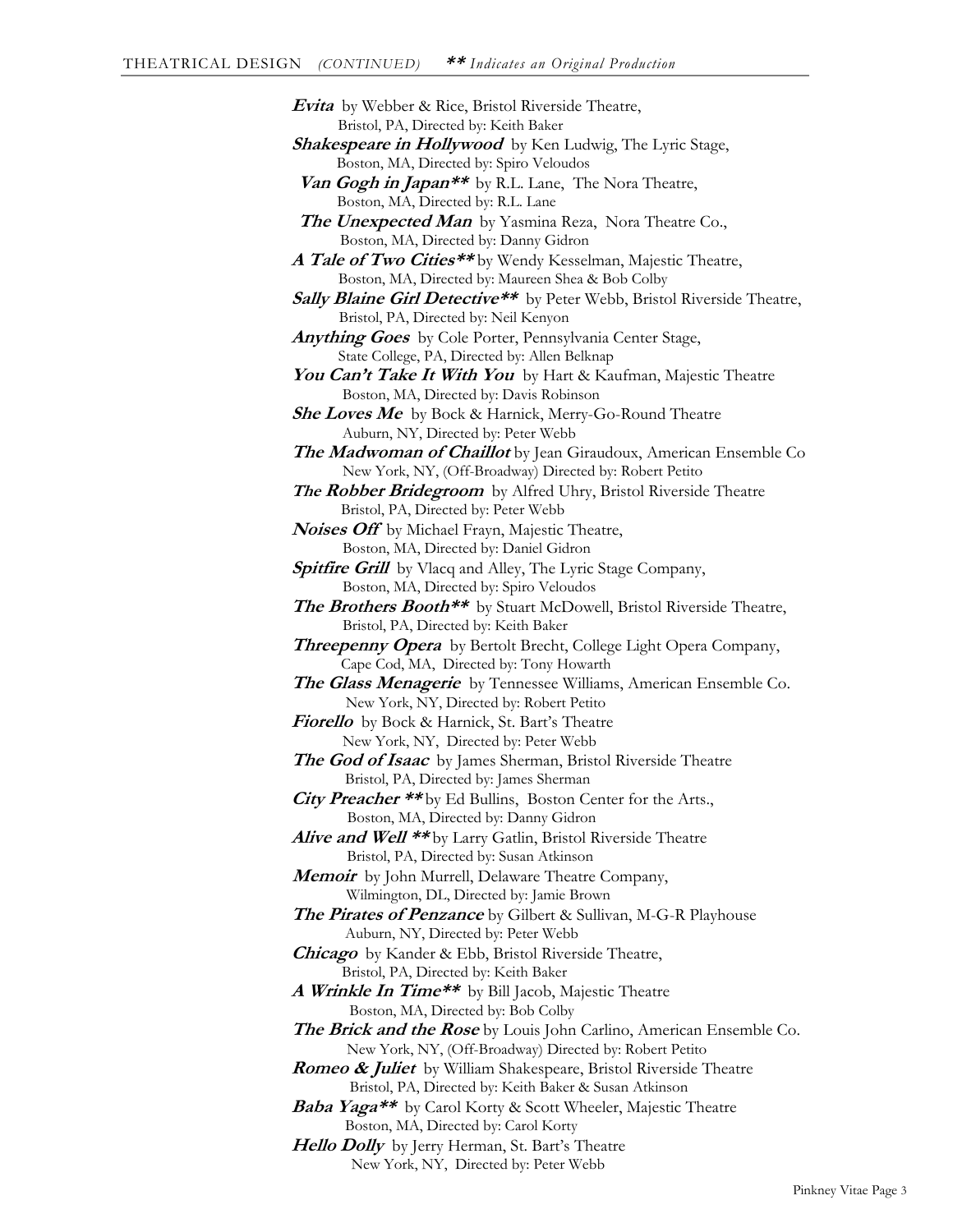**(Selected Productions since becoming a Faculty Member at Emerson.) Vincent** by Leonard Nimoy, Theatre at St. Clements., New York, NY, (Off-Broadway) Directed by: Brant Pope (2016) Becoming Dr. Ruth<sup>\*\*</sup> by Mark St. Germain, Westside Theatre Upstairs., New York, NY, (Off-Broadway) Directed by: Julianne Boyd (2013) **MALA\*\*** by Melinda Lopez, The Huntington Theatre, Boston, MA, Directed by: David Dower (2018) **MALA\*\*** by Melinda Lopez, The Guthrie Theatre, Minneapolis, MN, Directed by: David Dower (2017) **10x10 New Play Festival**, Barrington Stage Co., Pittsfield, MA, Directed by: Julie Boyd & Matt Penn (2021) **If I Forget** by Steven Levenson, Barrington Stage Co., Pittsfield, MA, Directed by: Jennifer Chambers (2019) **The Cardboard Piano** by Hansol Jung, New Repertory Theatre, Watertown, MA, Directed by: Benny Sato Ambush (2019) **Well Intentioned White People\*\*** by Rachel Lynett, Barrington Stage Company, Pittsfield, MA, Directed by: Tiffany Greene (2018) **Typhoid Mary\*\*** by Mark St. Germain, Barrington Stage Company, Pittsfield, MA, Directed by: Matthew Penn (2018) **The Bakelite Masterpiece** by Kate Cayley, New Repertory Theatre, Watertown, MA, Directed by: James Petosa (2018) **Gaslight** by Patrick Hamilton, Barrington Stage Company, Pittsfield, MA, Directed by: Louisa Proske (2017) **THIS** by Melissa James Gibson, Barrington Stage Company, Pittsfield, MA, Directed by: Louisa Proske (2017) **Days Of Atonement** by Hanna Azoulay-Hasfari, Israeli Stage Boston, MA, Directed by: Guy Ben-Aharon (2017) **Titanic** by Maury Yeston, Emerson Stage, Majestic Theatre, Boston, MA, Directed by: Scott LaFeber (2017) **American Son\*\*** by Christopher Demos-Brown, Barrington Stage Company, Pittsfield, MA, Directed by: Julianne Boyd (2016) **MALA\*\*** by Melinda Lopez, ArtsEmerson, The World on Stage, Boston, MA, Directed by: David Dower (2016) **Ulysses On Bottles\*\*** by Gilad Evron, Israeli Stage Boston, MA, Directed by: Guy Ben-Aharon (2015) \*2016 IRNE Award Nomination - Best Lighting Design – Large Theatre **Freud's Last Session** by Mark St. Germain, New Repertory Theatre, Watertown, MA, Directed by: James Petosa (2016) **Oh God\*\*** by Anat Gov, Israeli Stage, Arsenal Center for the Arts Watertown, MA, Directed by: Guy Ben-Aharon (2016) **Guys and Dolls** by Frank Loesser, Emerson Stage, Majestic Theatre, Boston, MA, Directed by: Scott LaFeber (2016) **Ice Chips 2015 & 2016, Show of Champions** The Skating Club of Boston, Boston, MA, Directed by: Matthew Lind (2015 & 2016) **Mr. Joy** by Daniel Beaty, ArtsEmerson, The World on Stage, Boston, MA, Directed by: David Dower (2015) **Broken Glass** by Arthur Miller, New Repertory Theatre, Watertown, MA, Directed by: James Petosa (2015) **His Girl Friday** by John Guare, Barrington Stage Company, Pittsfield, MA, Directed by: Julianne Boyd (2015) **Shining City** by Connor McPherson, Barrington Stage Company, Pittsfield, MA, Directed by: Christopher Invar (2015) **Romeo & Juliet** by William Shakespeare, Commonwealth Shakespeare, Boston, MA, Directed by: Adam Sanders (2015) **Becoming Dr. Ruth\*\*** by Mark St. Germain, The Parker Playhouse., Fort Lauderdale, FL, Directed by: Julianne Boyd (2014)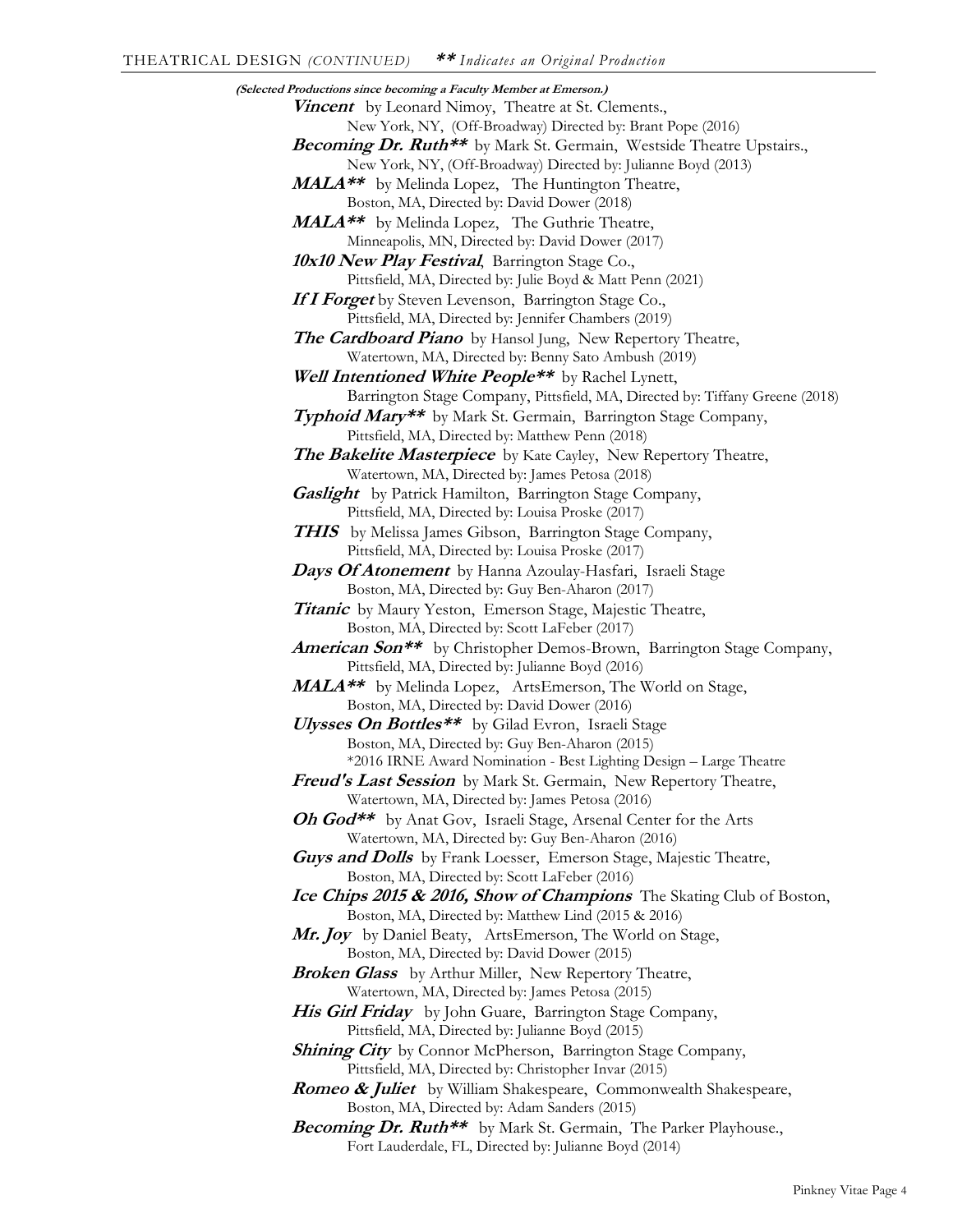**(Selected Productions since becoming a Faculty Member at Emerson.) The Other Place** by Sharr White, Barrington Stage Company, Pittsfield, MA, Directed by: Christopher Invar (2014) **The Whipping Man** by Matthew Lopez, New Repertory Theatre, Watertown, MA, Directed by: Benny Sato Ambush (2014) **Insignificance** by Terry Johnson, The NORA Theatre Co, Cambridge, MA, Directed by: Daniel Gidron (2014) **Scott and Hem in the Garden of Allah\*\*** by Mark St. Germain, BSC, Pittsfield, MA, Directed by :Mark St. Germain (2013) **Muckrakers\*\*** by Zayd Dohrn, Barrington Stage Co., Pittsfield, MA, Directed by: Giovanna Sardelli (2013) **Absurd Person Singular** by Alan Ayckbourn, NORA Theatre, Cambridge, MA, Directed by: Danial Gidron (2013) **Becoming Dr. Ruth\*\*** by Mark St. Germain, Hartford Theatreworks, Hartford, CT, Directed by: Julianne Boyd (2013) The Best of Enemies\*\* by Mark St. Germain, George Street Playhouse, New Brunswick, NJ, Directed by: Julianne Boyd (2012) The **Comedy of Errors** by Shakespeare, Commonwealth Shakespeare Co., Boston, MA, Directed by: Steve Maler (2009) \*2010 Elliott Norton Award - Outstanding Lighting Design – Large Company The Best of Enemies<sup>\*\*</sup> by Mark St. Germain, Barrington Stage Co., Pittsfield, MA, Directed by: Julianne Boyd (2011) All My Sons by Arthur Miller, Barrington Stage Co., Pittsfield, MA, Directed by: Julianne Boyd (2012) **Dr. Ruth, All The Way\*\*** by Mark St. Germain, *(twice)* Barrington Stage Co., Pittsfield, MA, Directed by: Julianne Boyd (2012) **Paragon Park\*\*** by Zoe Bradford, The Company Theatre, Norwell, MA, Directed by: Zoe Bradford (2012) **The Lord of the Flies** by Nigel Williams, Barrington Stage Co., Pittsfield, MA, Directed by: Giovanna Sardelli (2012) **Race** by David Mamet, The New Repertory Theatre, Watertown, MA, Directed by: Robert Walsh (2012) **Vincent** by Leonard Nimoy, Starry Night Theatre Company, Pittsfield, MA, Directed by: Brant Pope (2012) **The How and The Why** by Sarah Treem, The NORA Theatre Co., Cambridge, MA, Directed by: Daniel Gidron (2012) **A Christmas Carol** by Charles Dickens, The Company Theatre, Norwell, MA, Directed by: Zoe Bradford (2011) The Crucible by Arthur Miller, Barrington Stage Co., Pittsfield, MA, Directed by: Julianne Boyd (2010) **Don Giovanni** by Mozart, NEC Opera, Majestic Theatre, Boston, MA, Directed by: Marciem Bazell (2010) **Opus** by Michael Hollinger, The New Repertory Theatre, Boston, MA, Directed by: James Petosa (2010) **The Whipping Man\*\*** by Matthew Lopez, Barrington Stage Company, Pittsfield, MA, Directed by: Christopher Invar (2010) **The Taming of the Shrew** by William Shakespeare, Actors Shakespeare Project, Boston, MA, Directed by: Melia Bensussen (2009) **A Streetcar Named Desire** by Tennessee Williams, Barrington Stage Co., Pittsfield, MA, Directed by: Julianne Boyd (2009) **Carousel** by Rodgers & Hammerstein, Barrington Stage Co., Pittsfield, MA, Directed by: Julianne Boyd (2009) **The Merchant of Venice** by William Shakespeare, Actors Shakespeare Project Boston, MA, Directed by: Melia Bensussen (2008) Dear World by Jerry Hermann, Bristol Riverside Theatre, Bristol, PA, Directed by: Keith Baker (2008) **Private Lives** by Noel Coward, Barrington Stage Company, Pittsfield, MA, Directed by: Julianne Boyd (2008)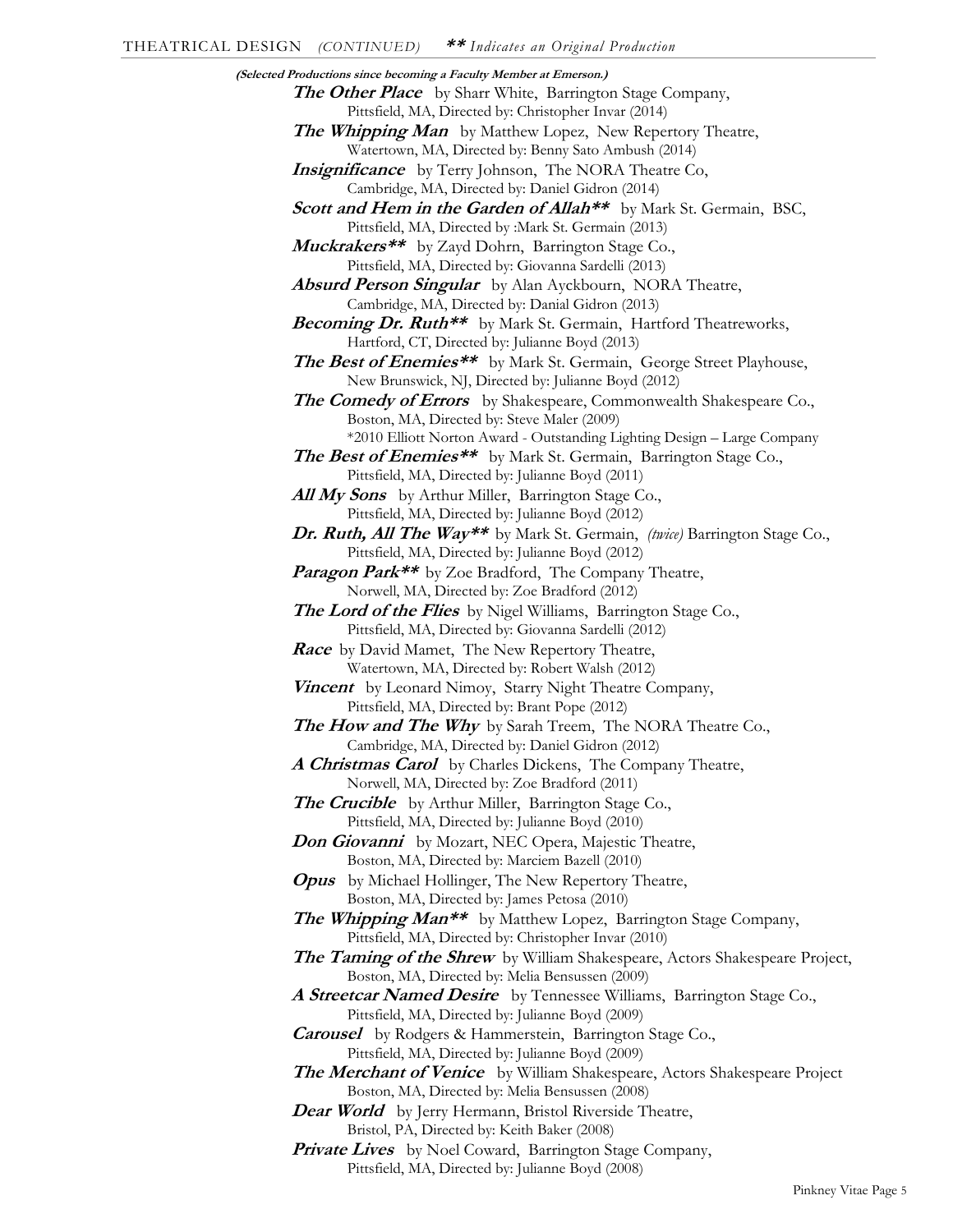| (Selected Productions since becoming a Faculty Member at Emerson.)                |  |
|-----------------------------------------------------------------------------------|--|
| A Midsummer Night's Dream by William Shakespeare, Majestic Theatre,               |  |
| Boston, MA, Directed by: Melia Bensussen (2007)                                   |  |
| Living Room in Africa** by Bathsheba Doran, Gloucester Stage,                     |  |
| Gloucester, MA, Directed by: Danny Goldstein (2005)                               |  |
| <b>Ring Round the Moon</b> by Jean Anouilh, Barrington Stage Company,             |  |
| Pittsfield, MA, Directed by: Julianne Boyd (2006)                                 |  |
| My Scary Girl <sup>**</sup> by Kang & Aronson, Barrington Stage Company,          |  |
| Pittsfield, MA, Directed by: Andrew Volkoff (2008)                                |  |
| The Glass Menagerie by Tennessee Williams, The Lyric Stage,                       |  |
| Boston, MA, Directed by: Eric Engel (2005)                                        |  |
| West Side Story by Bernstein & Sondheim, Barrington Stage Company,                |  |
| Pittsfield, MA, Directed by: Julianne Boyd (2006)                                 |  |
| <b>Calvin Berger**</b> by Barry Wyner, Barrington Stage Company,                  |  |
| Pittsfield, MA, Directed by: Stephen Terrell (2007)                               |  |
| <b>The Sea Horse</b> by Edward Moore, The Nora Theatre                            |  |
| Boston, MA, Directed by: Normi Noel (2005)                                        |  |
| Wonder of the World by David Lindsay-Abaire, Barrington Stage Co.,                |  |
| Lenox, MA, Directed by: Rob Ruggerio (2006)                                       |  |
| <b>Blanche and Her Joy Boys**</b> by Chris Calloway, Barrington Stage Co.,        |  |
| Sheffield, MA, Directed by: Julianne Boyd (2004)                                  |  |
| Follies by Stephen Sondheim, Barrington Stage Company,                            |  |
| Sheffield, MA, Directed by: Julianne Boyd (2005)                                  |  |
| <b>Assassins</b> by Steven Sondheim, Emerson Stage, Semel Theatre,                |  |
| Boston, MA, Directed by: Scott LaFeber (2006)                                     |  |
| <b>Uncle Vanya</b> by Anton Chekhov, Barrington Stage Company,                    |  |
| Pittsfield, MA, Directed by: Julianne Boyd (2007)                                 |  |
| <i>I Married Wyatt Earp**</i> by Brourman, West & Rae, Bristol Riverside Theatre, |  |
| Bristol, PA, Directed by: Keith Baker (2005)                                      |  |
| <b>Black Comedy</b> by Peter Schaffer, Barrington Stage Company,                  |  |
| Pittsfield, MA, Directed by: Lou Jacob (2007)                                     |  |
| <b>The Nutcracker</b> by Peter Ilyich Tchaikovsky, Moscow Ballet,                 |  |
|                                                                                   |  |
| National Tour, Directed by: Anatoly Emelianov (2007)                              |  |
| Adrift in Macao by Christopher Durang, The Lyric Stage,                           |  |
| Boston, MA, Directed by: Stephen Terrell (2008)                                   |  |
| Into the Woods by Steven Sondheim, Cutler Majestic Theatre                        |  |
| Boston, MA, Directed by: Scott LaFeber (2010)                                     |  |
| To Kill a Mockingbird by Christopher Sergei, Barrington Stage,                    |  |
| Pittsfield, MA, Directed by: Julianne Boyd (2008)                                 |  |
| All of a Kind Family** by Sidney Taylor, Emerson Stage, Majestic Theatre,         |  |
| Boston, MA, Directed by: Melia Bensussen (2004)                                   |  |
| <b>The Importance of Being Earnest</b> by Oscar Wilde, Barrington Stage Co.,      |  |
| Sheffield, MA, Directed by: Julianne Boyd (2005)                                  |  |
| The Nutcracker by Peter Ilyich Tchaikovsky, Ballet New England,                   |  |
| Falmouth, MA, Directed by: Debra Smith Pinkney (1995 - 2005)                      |  |
| <b>I Am My Own Wife</b> by Doug Wright, Barrington Stage,                         |  |
| Pittsfield, MA, Directed by: Andrew Volkoff (2008)                                |  |
| The Human Comedy by Galt McDermott, Barrington Stage Company,                     |  |
| Pittsfield, MA, Directed by: Julianne Boyd (2006)                                 |  |
| Sideways Stories by Louis Sachar, Emerson Stage, Majestic Theatre,                |  |
| Boston, MA, Directed by: Bob Colby (2005)                                         |  |
| <b>Thief River</b> by Lee Blessing, Barrington Stage,                             |  |
| Sheffield, MA, Directed by: Andrew Volkoff (2004)                                 |  |
| Tete-A-Tete by Rafael Burdman, Bristol Riverside Theatre,                         |  |
| Bristol, PA, Directed by: Keith Baker (2004)                                      |  |
| Ain't Misbehavin' by Maltby & Waller, Bristol Riverside Theatre,                  |  |
| Bristol, PA, Directed by: Keith Baker (2004)                                      |  |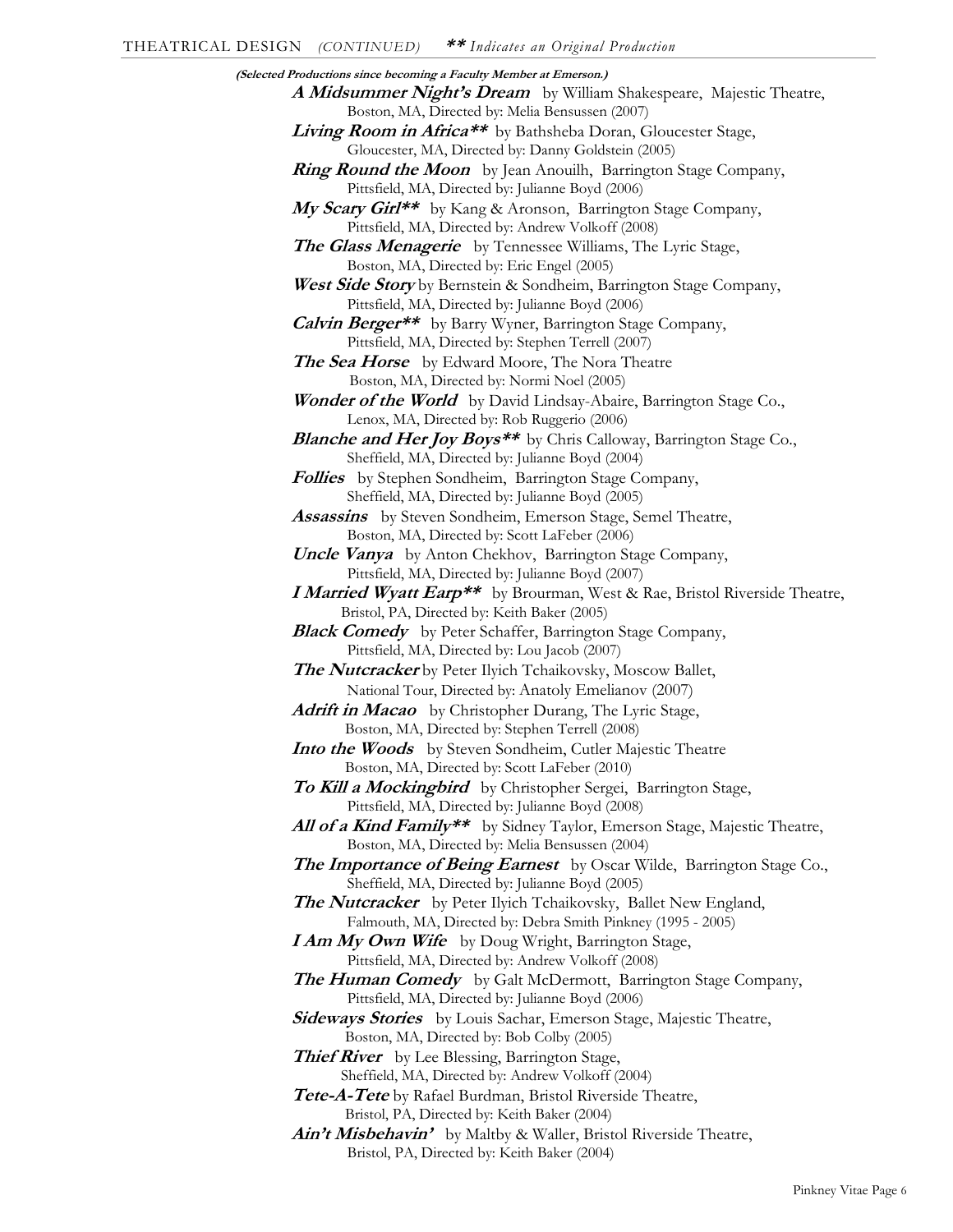**Ballet New England**, Falmouth, MA (1990 – 2005) Director - Debra Smith Pinkney **Cathedral St. John the Divine.**, New York, NY (1984 – 1992) Director – Randy Hansen *The American Ensemble Co.*, New York, NY (1976 – 1993) Director - Robert Petito **The Revels**, Cambridge, MA ( 1974 – 1988 ) Director - Jack Langstaff **Los Angeles Dance Theatre**, Los Angeles, CA ( 1978 – 1981) Director - Bonnie Oda Homsey

## OTHER DESIGN

"MALA", WGBH, Boston, MA Lighting Designer "Soap", ABC Television, Los Angeles, CA Lighting Technical Consultant **"General Hospital"**, ABC Television, Los Angeles, CA Lighting Technical Consultant **Club Mohamed Ali**, Cairo, Egypt Concert Stage Design and Event Lighting **Northrop Corporation**, Los Angeles, CA Full-size animated F-18 Fighter display and demonstration. **Cave of The Mounds**, Blue Mound, WI Tourist Cave Lighting

#### ARCHITECTURAL DESIGN

**The Raw Bar**, Mashpee, MA Restaurant Lighting. **Jewish Community Centers of Greater Boston** , Newton, MA Theatrical Consultant **The Berkshire Music Hall** , Pittsfield, MA Theatrical Consultant (Full Renovation) **The World Bank**, Washington, DC Lobby , Gallery, Executive Office and Dining Room Lighting. **Hilton Hotels**, Las Vegas, NV Statue of Elvis and related exhibits, Casino and Restaurant Lighting **Caesar's World**, Las Vegas & Lake Tahoe, NV, Atlantic City, NJ Statues of David. & Caesar, Casino and Restaurant Lighting. **Felix B. Maduro Stores**, Panama City, Panama Atrium, Toy Department and Restaurant Lighting. **First Congregational Church of Hopkinton**, Hopkinton, MA Sanctuary & Chapel Lighting **North Falmouth Congregational Church**, North Falmouth, MA Sanctuary & Chapel Lighting **21 Astor Place**, New York City Architectural Lighting. **Wings on Wooster Street**, New York City Restaurant Lighting.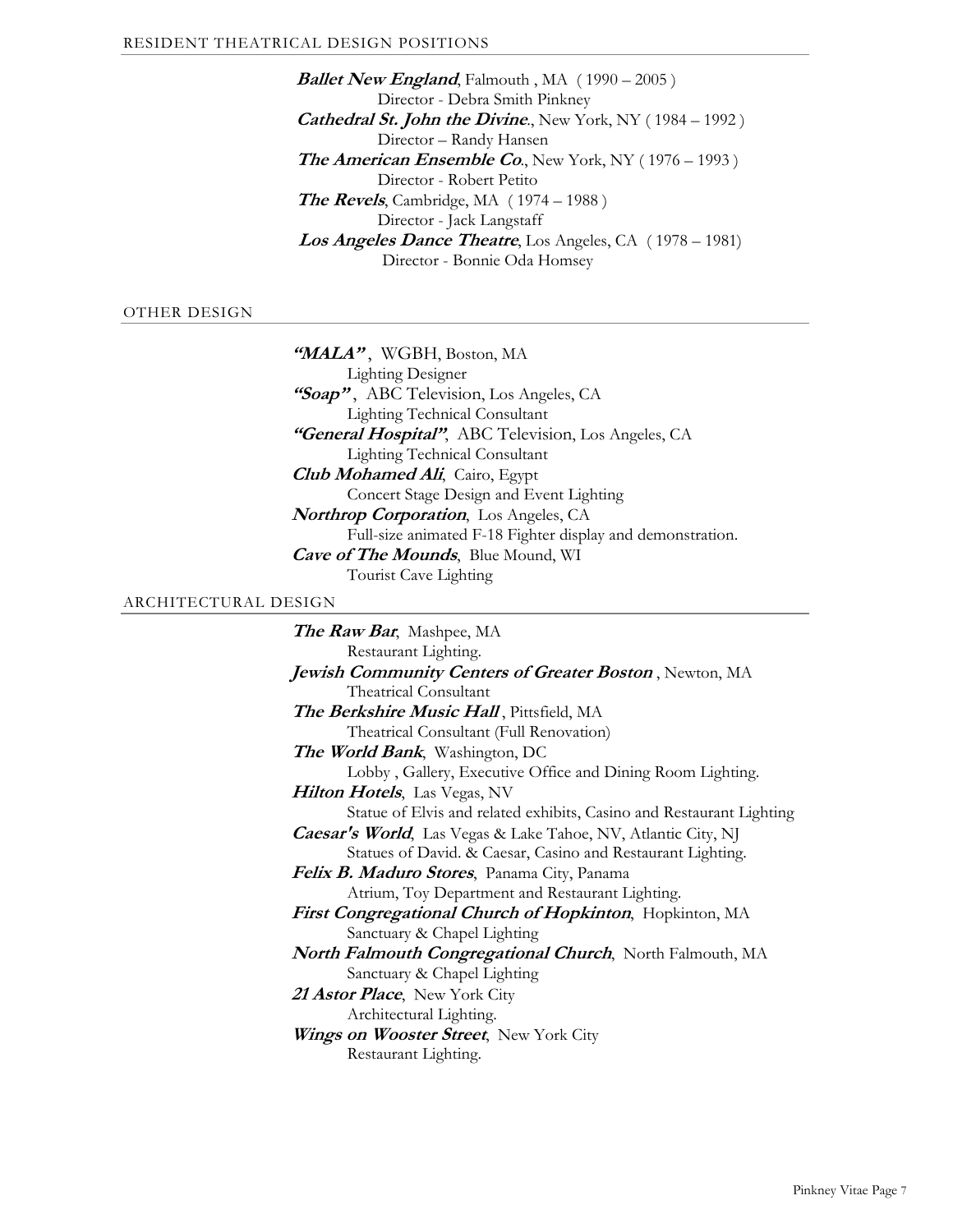## **International Business Machines Corporation**

*(Selected Productions from 22 Years)* Partnerworld 2001, Atlanta, 2000, San Diego BPEC 1997 - 1999, Miami, San Francisco, New Orleans Shareholder's Meetings, 1982 - 1994, various cities National Retail Merchants Shows, 1981 - 1996, NYC Comdex Shows, 1986 - 1995, Atlanta, Chicago, Las Vegas PC Expo Shows, 1986 - 1993, Chicago, New York City Interop Shows, 1992 - 1998, Las Vegas Comnet Shows, 1988 - 1995, Washington FMI Shows, 1986 - 1995, Chicago Networld Shows, 1990 - 1994, Boston, New York City Telecom Shows, 1989 - 1994, Wash. DC, Dallas, Orlando Autofact Shows, 1985 - 1987, Detroit ABA Conventions, 1990 - 2000, Country Wide CAD Conference, 1988 - 1994, Detroit Product Introductions: OS/2 Operating System AS400 Mini-Mainframe Computer

"Convertible" Laptop

First Large Capacity Hard Drive

## ~ **More than 300 Other Productions over 22 Years**

#### **Gillette Corporation**

CAGNY Meeting and Conference, 2004, Boston

## **FVC.COM**

 Telecon East 1999 - 2001, Washington. DC Telecon West 1999 - 2001, Anaheim Broadband Year 1999 - 2001, San Jose, San Diego

#### **Cabletron**

 Network Expo 1997 - 2002, Atlanta Network Expo 1997 - 2002, Las Vegas

## **Novartis**

 Sales Training Meetings, 2000 - 2001, Anaheim Sales Training Meetings, 1998 - 1999, Atlanta Sales Training Meetings, 1996 - 1997, Anaheim

## **Altec / Lansing Corporation**

 NSCA Show, 1994, Las Vegas Speaker Clinic, 1994, Las Vegas Speaker Clinic, 1993, Las Vegas

# **Mini Micro Corporation**

Comdex Show, 1994 - 1996, Las Vegas

## **Polygram Video**

Video Dealers Show, 1994, Las Vegas

## **Roche Dermatology**

ADA Shows, 1994 -1996, Washington

ADA Shows, 1994 -1996, New Orleans

## **Ambassador Cards**

FMI Shows, 1994 -1995, Chicago

## **Rolm Corporation**

 Telecom Shows, 1989 - 1993, Washington DC Telecom Shows, 1989 - 1993, Dallas

## **MCI Corporation**

 ICA Shows, 1988 - 1992, New Orleans ICA Shows, 1988 - 1992, Anaheim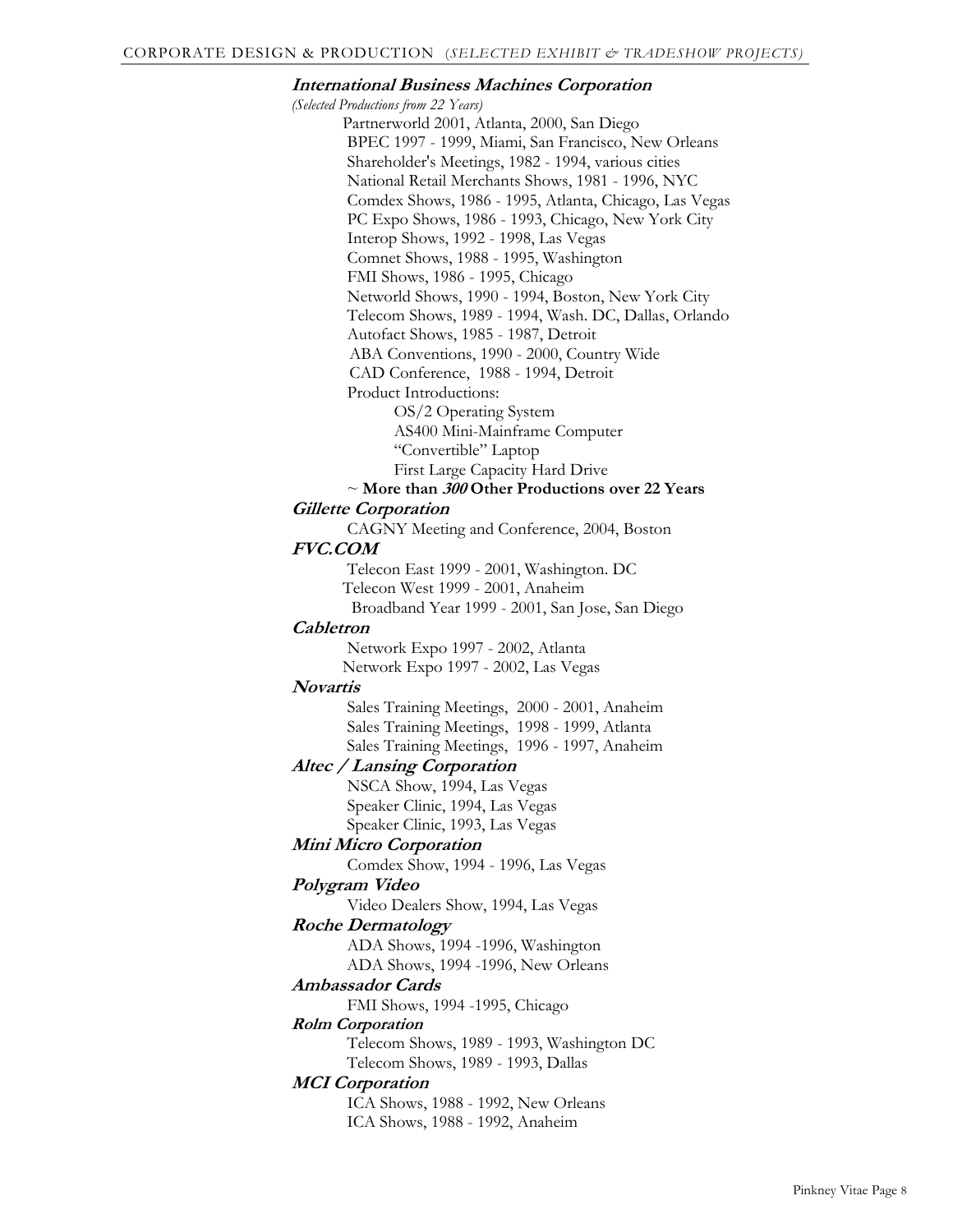**Children's Hospital Gala**, Gillette Stadium, Foxboro, MA Fundraising Event for Boston Children's Hospital **City Year 2003**, Kennedy Library, Boston, MA Starry Night Gala (Former President Clinton – Keynote Speaker) **The Lake Party**, Bahre Compound, Alton, NH Celebration of Summer by the Bahre Family **Symphony Hall**, Boston, MA Centennial Celebration and Gala **Estée Lauder**, New York, NY Fashion Show and Gala, Guggenheim Museum, NYC **Medal of Honor Museum**, New York, NY Awards Dinner and Gala, Fisher Estate, Bedford, NY **Cathedral St. John the Divine**, New York, NY Regents Celebrations and multiple other Special Projects. **Cape Cod Center for the Performing Arts**, Cape Cod, MA Fundraisers, Jazz Festival, and multiple other Special Events **Weddings & Social Events**, Various Locations More than 50 Events in a Variety of Venues

#### MUSEUM DESIGN

**National Postal Museum - The Smithsonian Institution**, Washington, DC (Permanent Exhibits) **"What's in the Mail for You"**, an interactive presentation utilizing state of the art robotic and theatrical lighting. **The Philatelic Gallery**, redesigned the lighting of the museum's collection of rare and historic stamps. **The Duck Stamp Gallery**, creating an 'outdoor' environment enhancing the display using theatrical techniques. "Binding the Nation", created a representation of the original trails that the early Post Riders traveled to deliver the mail. "The Gold Rush", created an exhibit about mail delivery in the

developing West. Huret and Spector Gallery - Emerson College, Boston, MA

 **"Nation Building"**, the works of Karen Finley

#### PROFESSIONAL MEMBERSHIPS AND RELATED EXPERIENCE

| $1980 -$ Present | United Scenic Artists, Local 829 New York, NY                       |
|------------------|---------------------------------------------------------------------|
| $2005 -$ Present | Emerson College - AAUP Boston, MA                                   |
|                  | 1982-87, 2013-20 Judge - United Scenic Artists Lighting Examination |
| 1978 – 1985      | <b>IATSE, Local 816</b> Los Angeles, CA                             |
| $2003$ – Present | <b>USITT</b> New England Region                                     |
| Various Dates    | Panel/Symposium Member - USITT, NETC, KCACTF                        |

#### COMMUNITY ACTIVITIES

**College Light Opera Company**, Cape Cod, MA (2016 – Present) Vice President of the Board of Trustees. **Cape Cod Center for the Performing Arts**, Cape Cod, MA (1992 – 2007) Co-Founder and Member of the Board of Trustees. **Ballet New England**, Cape Cod, MA (1990 – 2005) Co-Founder, Producer, Member of the Board of Trustees